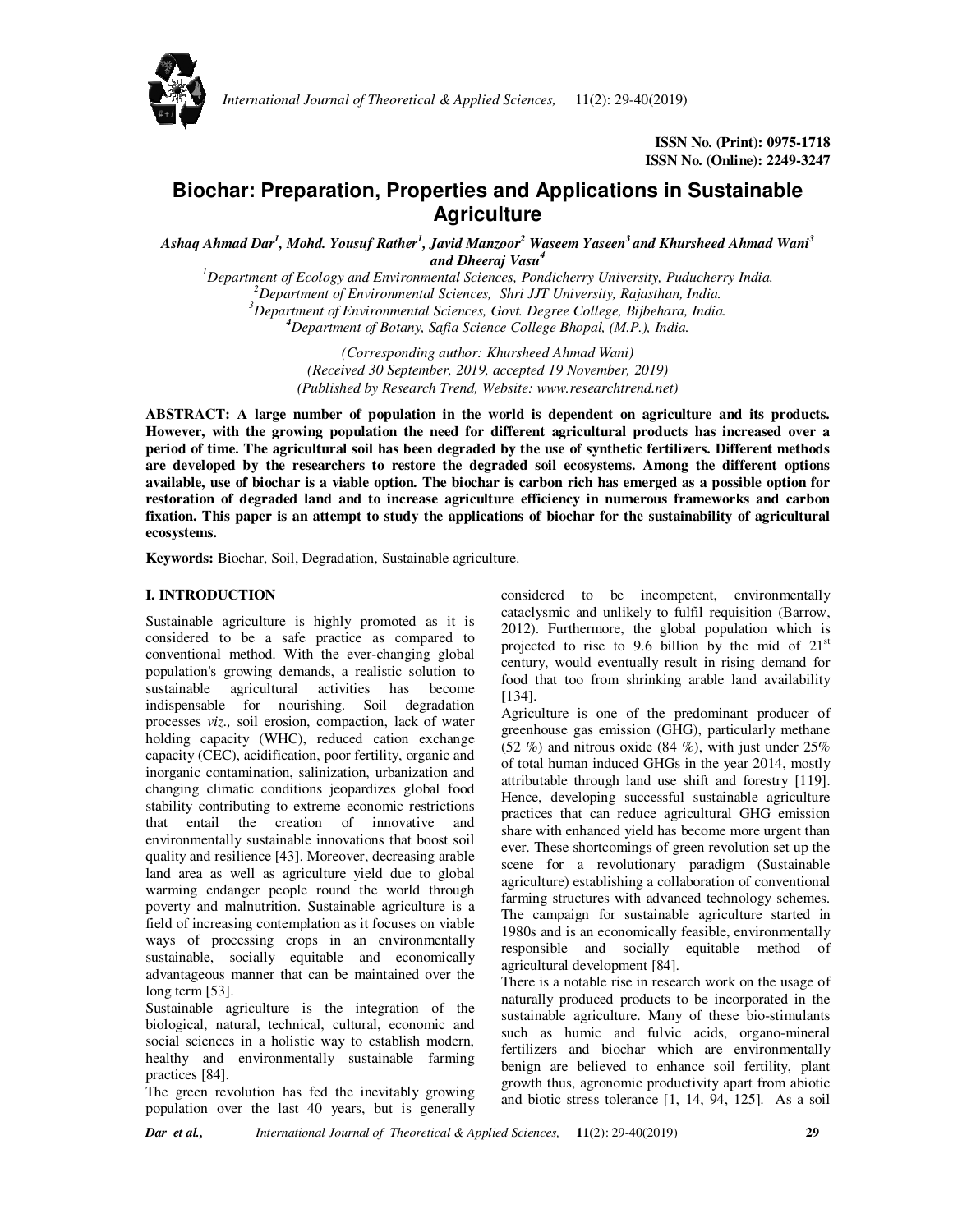additive generated from waste biomass through pyrolysis, biochar has earned noteworthy consideration as a possible strategy to enhance the management of agriculture soils [99]. It is noteworthy that biochar is effective in all forms of farming systems unlike other organic materials [21, 137].

Biochar, a pyrolytic organic material generated under oxygen-deficient conditions within a temperature range of  $300^{\circ}$ C –  $1000^{\circ}$ C. The biochar being carbon rich has emerged as a possible option for restoration of degraded land and to increase agriculture efficiency in numerous frameworks and carbon fixation [74, 87]. The practice of using biochar in agronomy is not new and dates back to hundreds to thousands of years ago when Amazon inhabitants generated it by heating to develop rich, prolific soils called *terra preta*. Without extra fertilization, *terra preta* soils are reported to grow more than one harvest a year, in addition to exhibiting slightly greater potential for cation exchange [46] Steiner et al., 2008) and larger soil carbon stocks [46]. The potential of biochar to function as efficient soil alteration is somewhat similar to conventional slash and burn agriculture practice. However, the custom of slash and burn has an adverse environmental legacy as it is directly related to erosion and also retards the ambient air quality. The processing of biochar in contrast, a regulated method will produce higher yield and have less adverse environmental consequences. Biochar being impervious to microbial deterioration due to its obstinate aromatic carbon structure can retain in the soil as long as 100 – 1000 years thereby increasing and releasing soil organic carbon slowly. Nevertheless, such attributes make biochar an excellent soil additive to be used in sustainable agriculture [74].

Despite the fact that biochar application has produced some variable results contingent upon soil quality, feedstock for biochar preparation, pyrolysis temperature, and other natural elements. There are various potential implications related with the utilization of biochar added either alone or in conjunction with calcareous material or inoculant [25, 102] *viz.,* enhanced soil nutrient accessibility and their absorption [113, 156] upgraded fertilizer (both organic and inorganic) use proficiency [125], ameliorate soil pH [75], improved mineral nitrogen retention [30], reduced nitrogen loses and demand for fertilizers (Ding et al., 2016) [33], increased seed germination success rate, strengthening soil properties [10], improved base saturation and liming impact on acidic soils [141], heavy metal fixation colonies [3, 100] incitement of microbial [154], improved crop productivity, efficiency and enzyme production [58], improved leguminous symbiotic N fixation (Mia et al., 2014), safeguards plants and soil from detrimental impacts of salinity, drought and heat stress [4, 36, 39]. Biochar additionally provides a worldwide negative emanation capability of 0.7 Pg C yr−1, and has been demonstrated to be successful for decreasing soil greenhouse gas fluxes in certain contexts thereby, besides curtailing methane fluxes from paddy cultivation thereby increasing microbial activity and minimizing shifts in the global climate while managing biowaste [8, 51, 116]. Its

surface area and complex pore structure are cordial to microorganisms that plants need to assimilate supplements from the ambient soil environment.

Therefore, the chapter examines the phytoremediation process, its context, and also discusses various methods, factors affecting the process, its advantages, and disadvantages in view of the need to acquire information about biochar and its application in sustainable agriculture. By addressing the remediation of mercury, cadmium, and lead-contaminated soils, the chapter also assesses the value of phytoremediation technology.

#### **Biochar: production and characteristics**

Biochar, a pyrolytic product, produced from all organic materials such as forestry wastes, animal manures and crop residues via thermal decomposition under oxygen deficient conditions [5]. Age-old traditional pyrolysis systems exhibit slower heating rates, thus holding the material for a prolonged time period besides high production yield (94% at 300°C and 23% at 750°C for hardwood) [63]. In contrast, fast-pyrolysis systems drastically reduce the residency time besides providing a range of products such as bio-liquid apart from biochar and syngas [48] depending upon the temperature, heating rate, vapor residency time and reaction time during pyrolysis [123]. Biochar produced with the latter process includes a fraction of labile unpyrolysed biomass supporting a carbon loss in addition to greater microbial content. Moreover, quickly pyrolysed material can possibly sequester carbon supplying a base for N retention at the same time. It was demonstrated that production curtailment appeared with scaling-up processing temperature, despite stimulating conclusive alterations to biochar structure [7]. Moreover, feedstock moisture content firmly impacts the effectiveness of pyrolysis. Feedstock with a moisture content of *<*10% is preferred [105]. Biochar properties fluctuating with processing temperature include pH, volatile matter, while the feeddependent properties are absolute carbon content, ash content, cation exchange capacity, thermal stability, production rate and mineral composition [5, 151]. As the biochar production varies with the processing temperature despite from the same feed material, a blend of optimal pyrolysis parameters, in particularly the temperature and kind of feedstock, ought to be chosen for the nature of biochar required for farming and ecological purposes.

Biochar usually display alkaline pH, with the exception of certain softwood (e.g. pinewood) and hardwood (e.g*.* black locust wood) tree biomass as they exhibited a neutral or just under neutral pH and thus, can find applications to treat alkaline soils. In contrast to pH, CEC of biochar is more reliant on feeding material (higher in crop straw derived biochar), which could be linked with degradation of certain functional groups of acidic nature, as opposed to pyrolysis temperature [71, 151]. However, ash content fluctuates with both feedstock incorporated and processing temperature [37, 71]. It was also reported that ash content showed a correlation with electric conductivity, CEC, pH, and mineral composition [8, 151]. Similarly, electric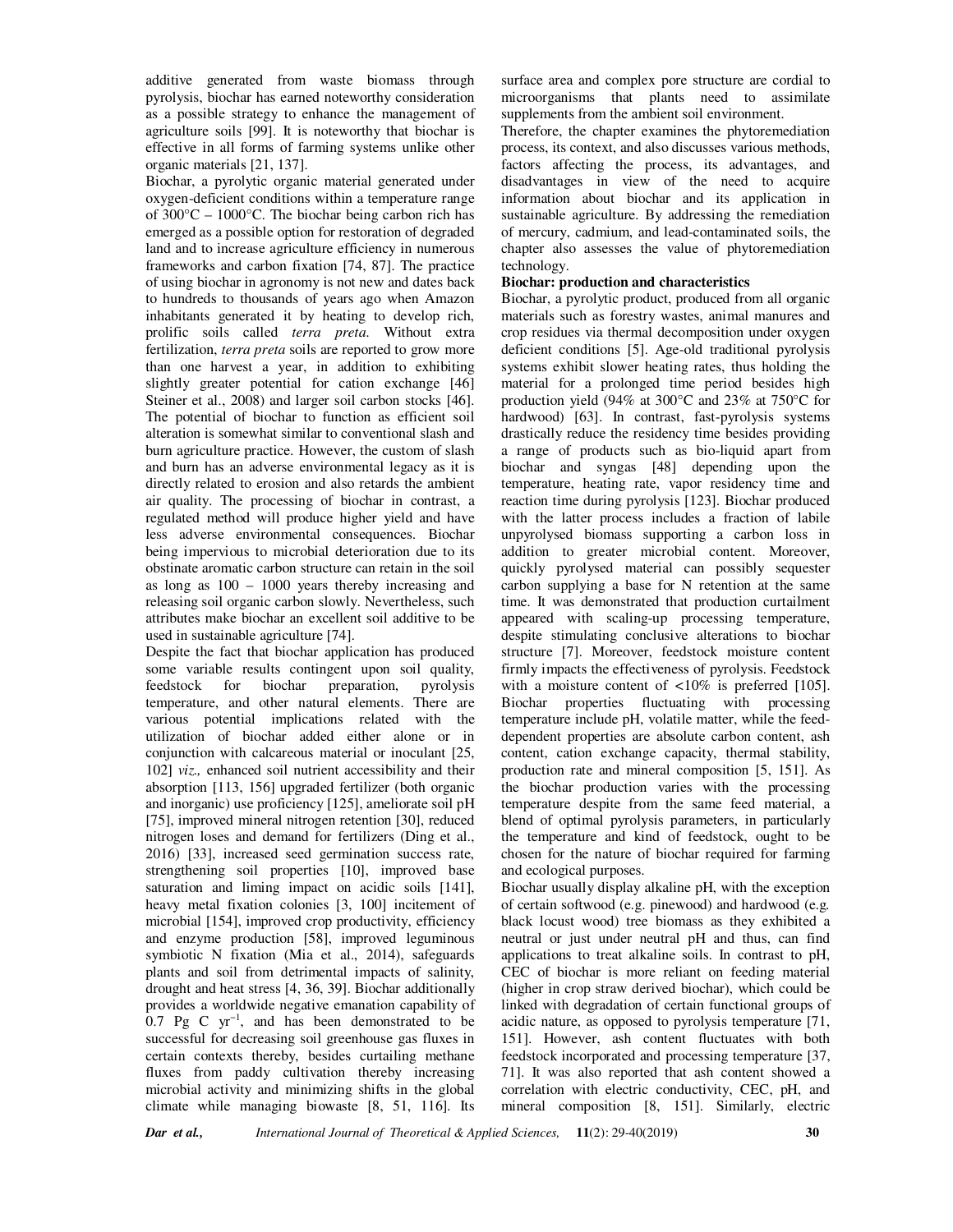conductivity also varies significantly with material used and also with operating temperature [7, 115]. From agriculture perspective, salt concentration is crucial as many crops are prone to high salinity in soil or water system. Nonetheless, for structuring biochar, the salt concentration of the biochar ought to be thought of (Laghari *et al.,* 2016) [71]. Although the elemental composition of the biochar mainly depends upon the biomass used, the role of the processing temperature cannot be underestimated. For example, nutrient content of the biochar increases with the temperature elevation (C and N), mainly ascribed to thermochemical transformation under oxygen-deficient conditions, up to certain extent ( $\leq 700^{\circ}$ C), nevertheless P and K loss was reported thereafter [69, 148]. It is generally believed that low-pyrolysis temperature biochar (300–500ºC) can have a stronger effect on agrarian framework that could be due to increased surface area, aliphatic compounds, CEC, labile carbon, hydrophobicity, nutrients, and lower alkalinity and salinity, whereas, fast pyrolyzed biochar contains more aromatic compounds and fixed carbon, and is ideal for soil carbon sequestration [7]. Following the recommendations of the International Biochar Initiative (IBI) biochar is portrayed by proximate investigation *i.e.,* fixed, carbon, ash and moisture contents, and volatile matter, essential examination i.e., C, H, O and N, and chemical and structural investigation i.e., pore size, functional groups, pH, EC etc.

Biochar as soil physico-chemical ameliorator

Biochar induced changes in both physical and chemical properties of the soil can improve the plant growth and hence productivity. The soil pH is considered as an important parameter governing soil fertility. Alterations in the soil pH can improve soil conditions and enhance soil nutrient accessibility to grow plants and biochemical reactivity. The adjustment of the soil condition likewise encourages microbial action and quickens chemical responses in the rhizosphere [54]. Several investigations demonstrate that biochar application can amend pH with application rate. Because of the alkaline aspect of certain biochars the beneficial impact is more prominent for acidic soils [75, 78]. The low soil pH in temperate soils can be increased by treating it with beech wood biochar of alkaline nature thereby improving the alkaline phosphatase activity in the soil matrix [18, 49]. Such findings reflect shifts in microbial behaviour induced by soil pH differences as biochar is added. Moreover, soil pH increment in savannaoxisols upon biochar introduction is ascribed to an expansion of Ca and Mg accessibility thus promoting crop production [90]. Soil acidity leading to aluminium toxicity with calcium, magnesium and phosphorus deficiencies are major threat to crop production as 30% of global arable lands are acidic [38, 153]. Biochar of alkaline nature can be used to treat such soils to overcome the acidity problem besides weathered soils [78]. However, biochar prepared from pine sawdust is predicted to display the contrasting effect i.e., decrease in soil pH, in sandy soils and the effect varies with the application rate [69]. In this manner, care ought to be taken in choosing the suitable acidic or alkaline biochar capable altering the soil as per plant requirements.

Electric conductivity is another essential feature regulating the crop quality as well as productivity. Biochar has been reported to increase electric conductivity ranging from  $2 - 85$  %. Application of biochar with ash containing soluble salts can lead to improvements in electric conductivity [56]. Cation exchange capacity is an indirect measure of the ability to retain water and other nutrients and contaminants and can reach up to 50 cmol  $(+)$  kg<sup>-1</sup> in biochar [56, 75, 138]. As soon as the biochar is applied to the soil gets exposed to ambient water and oxygen causing unconstrained surface oxidation prompting to elevated anions and hence higher CEC value [2]. The CEC of the transformed soil can be adjusted dramatically depending on the nature of biomass used and processing temperature [108]. Slow pyrolyzedbiochars have moderately high CEC characteristic of its potential for soil improvement [56, 130]. Loss of aromatic carbon through oxidation and formation of carboxylic groups in the biochar may be the reason behind CEC improvement within the soil matrix [45]. Moreover, with time there is an increase in surface area accompanied by negative surface charge and CEC [129]. Therefore, biochar can serve as a sink as well as source for most nutrients that influence plant growth and development and is recommended low fertility weathered soils [129]. As the biochar materials display broader surface area with low bulk density owing to a wide range of pores [35], their application to the soil increases the same thus improving physical properties such as soil aeration, soil structure, density, water retention potential etc [26, 35]. Biochar additionally influences the C/N content of the soil, a key parameter in altering several other soil properties [140].

The availability of water in the soil is fundamental for plant growth. Porosity, soil aggregate stability, and various other hydrological functions are affected with biochar application through several mechanisms [50]. Use of biochar ( $\geq$  15 Mg ha<sup>-1</sup>) is a competent method for improving soil water retention capability and bioavailability, besides other hydrological properties directly or indirectly via high surface area and increase in organic carbon, respectively [15, 97, 98, 120, 121, 146]. Furthermore, findings propose that the use of lowdensity biochar amend the overall porosity and aggregation, and hence can diminish the bulk density of the biochar modified soils up to 12% [16, 86]. The decrease can be linearly or quadratically with biochar application and is more prominent in coarse-textured  $(14.2 \%)$  as compared to fine-textured soils  $(9.2\%)$  [16, 44, 86, 106]. The large surface area and high porosity governs the alterations in the tensile strength (42 – 242%) of the biochar-soil matrix, that in turn can influence root penetration through soil, seed germination, tillability and other various processes [19]. However, other factors such as bonds among the soil particles, friction, forces, clay and mineral content of the soil, binding mediators, microstructural properties, and organic carbon strongly determines can have a profound impact on soil tensile strength.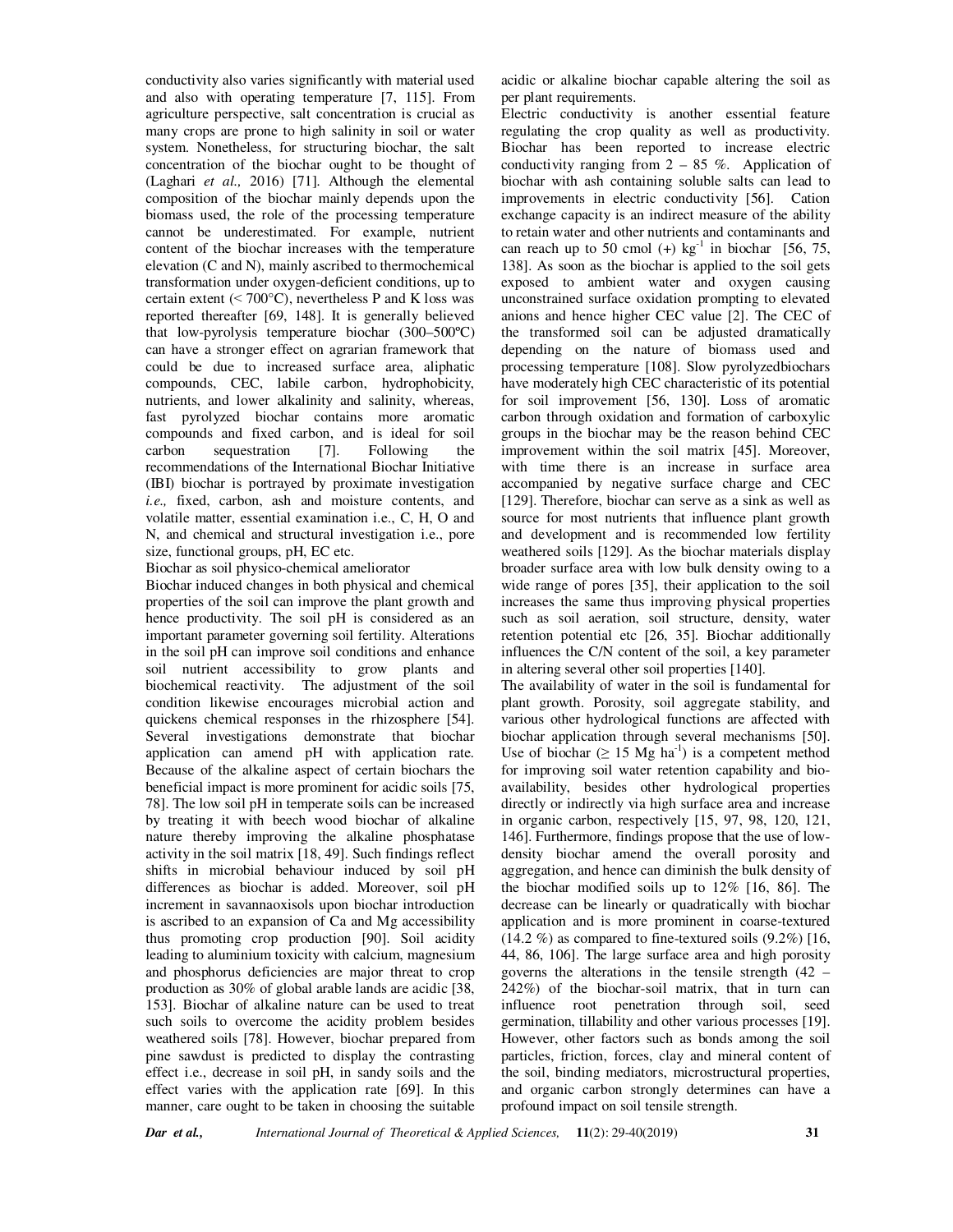

**Fig. 1.** Factors including soil properties, biochar properties, and management scenarios, and their interactions affect the impact of biochar application on soil physical properties.

Biochar is also known to mitigate soil erosion significantly depending upon the rate of biochar application possibly due to the micro-aggregate formations [59, 110]. Moreover, surface runoff and leaching leading to nutrient loss in farmlands can also be reduced to some extent. These mitigating impacts of biochar on soil overflow and disintegration of soil particles might be credited to the improved water retention capacity in addition to various other physical characteristics. Furthermore, if the climate change prompts much severe dry spells, biochar with significant positive effect on holding soil water can be an option [74]. Taking all these beneficial results into account the use of biochar in sustainable agriculture may be an efficient method to reduce field losses due to soil erosion.

#### **Biochar and greenhouse gas emissions.**

*Dar et al., International Journal of Theoretical & Applied Sciences,* **11**(2): 29-40(2019) **32** Anthropogenic  $CO<sub>2</sub>$  effluxes have been rising recklessly pushing Earth's biomes on a trajectory triggering a rapid change in the climate that is dangerous besides irretrievable. Comprehensively, human actions are liable for the allocation of 16 Pg C  $yr^{-1}$ , which amounts to 24% of the main net earth production [144]. The food and agriculture organization has reported that agriculture GHG emissions secure the fifth spot contributing approximately 24% of the cumulative anthropogenic greenhouse gas emissions [40, 117]. The  $CO<sub>2</sub>$  emitted through soil biota respiration is around multiple times higher contrasted with that delivered from the burning fossil fuel derivatives [96]. To alter this trajectory, a judicious and determined program of mitigating undesirable change is looked-for. To stabilize mean surface temperature, overall humaninduced GHG outflows need to be kept under the maximum cut-off limit. Thus, adopting climate-smart

activities to cut out surplus  $CO<sub>2</sub>$  can enhance farmers' production and economy, thus helping to reduce the negative impacts of climate change. Biochar preparation and its stockpiling in soil has been proposed as one the potential method for diminishing the  $CO<sub>2</sub>$ concentration [72, 81]. Techniques of converting plant biomass to biochar can diminish  $CO<sub>2</sub>$  outflows by balancing out carbon [73, 90, 127]. Biochar formation significantly lowers  $CO<sub>2</sub>$  in the environment, since the mechanism takes a hypothetically carbon-neutral form of biologically rotting material and converts it into carbon-negative. Biochar stagnates the rotting matter and associated  $CO<sub>2</sub>$  and places it on the earth to remain<br>for hundreds or perhaps thousands of vears. hundreds or perhaps thousands of years. Notwithstanding, the degradable bit of biochar is exceptionally little and decayed rapidly when contrasted with the time it takes to sequester the nonmineralized component [20, 61]. Moreover, biochar disintegration was moderately gradual during the initial three months following its expansion to the soil, and thereafter moderate, halfway decay happened during the accompanying 3.2 years [68]. It has been conjectured that biochar may enhance microbial activity by complex soil organic matter with biochar surface and at the same time trigger the poor priming of natural carbon mineralization within the soil [83, 145]. The conglomeration of SOCs on biochar particles can result in the coordination and integration of substrates, nutrients in addition to microbial biota and thus encourage greater efficiency of C-utilisation by the latter [80]. The activity of glucosidase and cellobiosidase, the carbohydrate mineralising enzymes may also decrease upon biochar application in contrast to other enzymes such as alkaline phosphatase [60]. Abiotic responses may likewise add to the concealment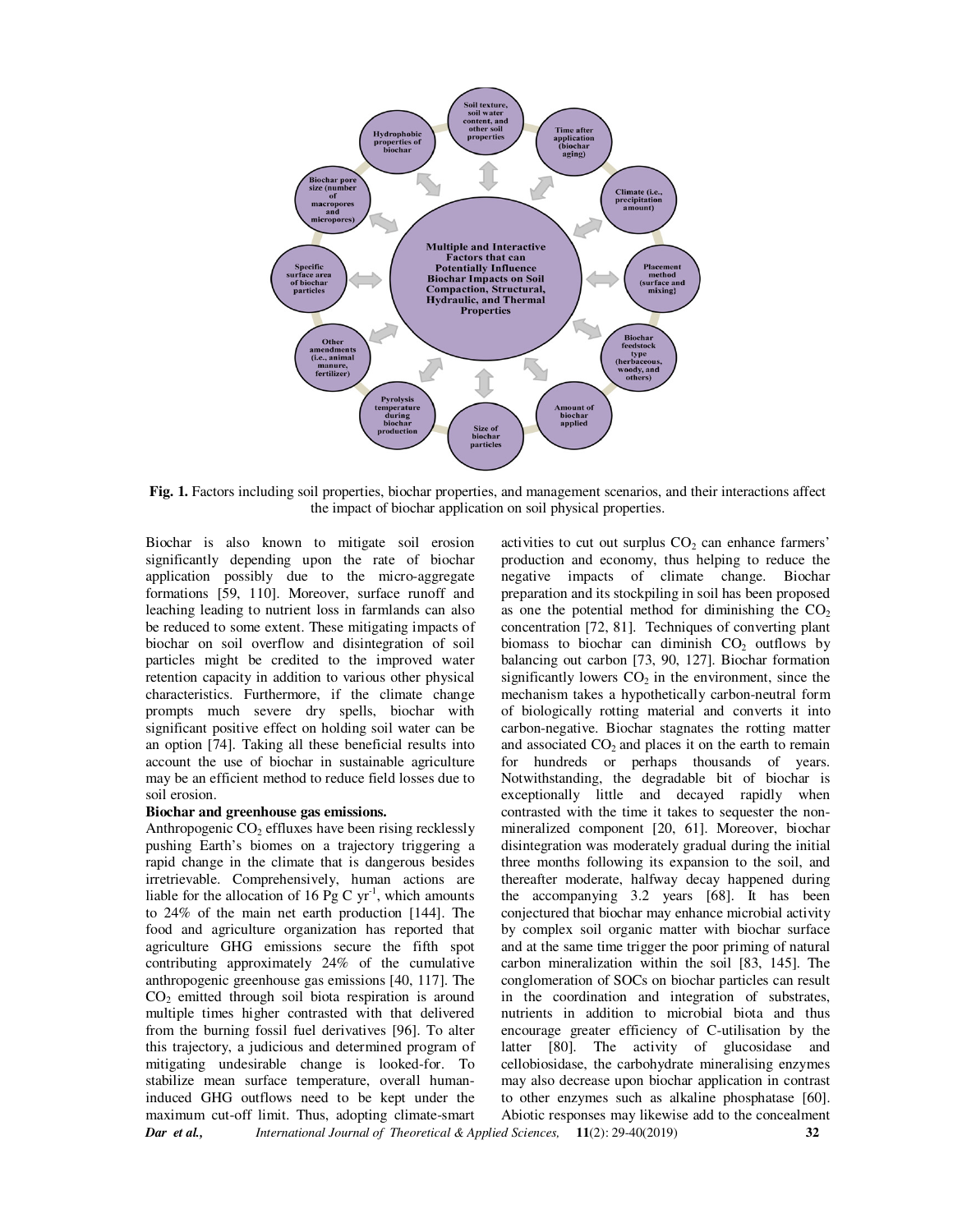of soil  $CO<sub>2</sub>$  discharges. The biochar aided with alkaline metals and has high pH may precipitate  $CO<sub>2</sub>$  in the form of carbonates on the biochar surface [24, 62], 80]. Similarly, in the forest ecosystem, inorganic nitrogen governs the soil respiration and carbon mineralization. The reduction in root respiration upon biochar application can be either by decreasing root activities or by destroying the established roots. Despite the lack of live roots, soil  $CO<sub>2</sub>$  emissions with biochar alteration showed that variations in live root behaviour could not clarify the concealment of soil  $CO<sub>2</sub>$  outflows. The sustainable application of biochar can potentially offset as high as 12 % of human-induced  $CO<sub>2</sub> - C$  e emissions globally i.e., 1.8 of the 15.4 Pg  $CO_2$  - C e yr<sup>-1</sup> released, and that the cumulative net offset from biochar over ten decades will be 130 Pg  $CO<sub>2</sub> - C$  e. The biochar alterations in Miscanthus crop soil exhibited the ability to minimize soil CO2 eq emissions up to 33% on average over a couple of years and total soil  $CO<sub>2</sub>$  eq emissions were lowered by 37 % (main paper). Eventually, biochar application has been appeared to stifle or effectively affect soil  $CO<sub>2</sub>$  emanations, with a couple of remarkable exemptions in long term investigations [90, 124, 142].

The climate mitigation ability of biochar derived mainly from its extremely recalcitrant existence with under 1 % degradation of biochar after its application which delays the pace of fixed carbon return to the atmosphere [68]. The factors determining the carbon footprint of biochar include pyrolysis temperature, soil parameters, decay rate, the carbon intensity of the fuel as well as the type of biomass used [52]. Pyrolysis temperature assumes an indispensable function in the biochar mineralization and accordingly  $CO<sub>2</sub>$  outflow from the soil. Biochar synthesized at a temperature under 400°C animates C mineralization which diminishes with expanding pyrolysis temperature [155]. The pyrolysis temperature variations prompt noteworthy changes in physiochemical structure as well as composition liable for  $CO<sub>2</sub>$  emissions as found in few investigations [9, 12, 95, 112]. Moreover, the decay pace of biochar and eventually  $CO<sub>2</sub>$  discharge shift under fluctuating soil conditions, *viz.*, hydrological conditions, and local soil natural carbon content [66, 95]. The temperature at which biochar is synthesized and the nature of feedstock material decide the level of polarity (O/C ratio) just as the aromaticity (H/C ratio) of the synthesized biochar. Low H/C ratio and high H/C ratio show the nearness of a higher measure of labile C and subsequently more  $CO<sub>2</sub>$  discharge from the soil [65] and vice versa [28]. Subsequently, biochar can be utilized to remove more atmospheric  $CO<sub>2</sub>$  and its utilization can be a viable way to deal with the climate battle in the coming future.

Methane mitigation methodologies exhibit ecological, social, financial and food security significance in view of its high global warming potential, which is 25 times than of  $CO<sub>2</sub>$  over a century [132, 150]. The most significant natural, sources of  $CH<sub>4</sub>$  are characteristic wetlands (27%); fossil fuel derived products (18%); cattle ranching (18%); rice paddies (11%); termites  $(4\%)$ ; and seas and hydrates  $(3\%)$ , and human-induced are burning of biomass (10%) and landfills (9%) [30].

A total of 151% increase in methane production have been recorded since industrial revolution (IPCC, 2007) [57], and is currently expanding at a pace of  $3 \times 10^{-3}$  m mol mol<sup>-1</sup> yr<sup>-1</sup> [17, 22], which is expected to rise further due to the growing global demands. According to FAO, (2008) [167] methane emissions by the end of 2050 are expected to rise exponentially with meat and dairy demands. Agriculture represents 10 – 12 % of cumulative worldwide anthropogenic greenhouse outflows which incorporates half of the total methane outflows [117]. While trying to relieve the antagonistic impacts of expanding  $CH<sub>4</sub>$  emanation, attempts have been made to limit methane outflows, fundamentally from anthropogenic destinations.

*Dar et al., International Journal of Theoretical & Applied Sciences,* **11**(2): 29-40(2019) **33** Methanogenic microbes under anaerobic waterlogged environment led to the emission of methane by a process known as methanogenesis. In contrast, aerobic ambient conditions favours methanotrophic bacteria particularly α- and γ-proteobacteria and also facultative methanotrophs of genera Methylocapsa and Methylocella responsible for methane reduction [67, 101]. The equilibrium between the two imperative microbial processes that too depends on soil physiochemical and biological parameters, determines the net methane transition between soil and the ambient environment. The products of the anaerobic disintegration of natural soil organic carbon and exogenous organic content serve as the substrate for methanogens (Dalal et al., 2008) which can however be inhibited by electron acceptors within the soil. Methane oxidation is an enzyme-dependent reaction performed via  $CH_4$ -assimilating bacteria and autotrophic NH<sub>4</sub>oxidizing bacteria by means of enzymes methane monooxygenase and ammonium monooxidase respectively, both of which require  $O_2$  which is closely interrelated to soil texture and moisture content. In spite of the fact that methanotrophs can tolerate drastic acidic and saline conditions, their ideal operation usually happens within a relatively limited scope of pH 5.0–7.5. It ought to be noted that natural or fertiliser induced ammonium ion release in soil often presents competitive constraints to methane oxidation. Studies indicate that biochar influences these development processes by preventing the production of  $CH<sub>4</sub>$  through activities that include optimising soil diffusion of  $O_2$  by soil moisture, soil compaction and soil fertility control. Biochar application purports to causes improved aeration and water content of soil, increase pH, decrease bulk density and increased CH4 soil diffusion which eliminates anoxic conditions, which may forbid  $[107]$  or incite CH<sub>4</sub> oxidation  $[111, 122, 149, 152]$  or often both [34, 41, 104]. Mechanical drivers behind these processes are only assumed and mostly remains ambiguous. The suppression in  $CH<sub>4</sub>$  oxidation may likewise happen because of stifled microbial activity attributable to toxic or inhibitory compounds found in the biochar [122]. Biochar application can shorten the N cycle by restricting the accessibility of N substrates to microbial organisms, reducing CH4 production, and thereby upholding methanotrophy. Likewise, biochar is also known to act as biofilter to boost methanotrophic methane utilisation under anoxic environments and hence cut methane emissions [41, 103]. However, few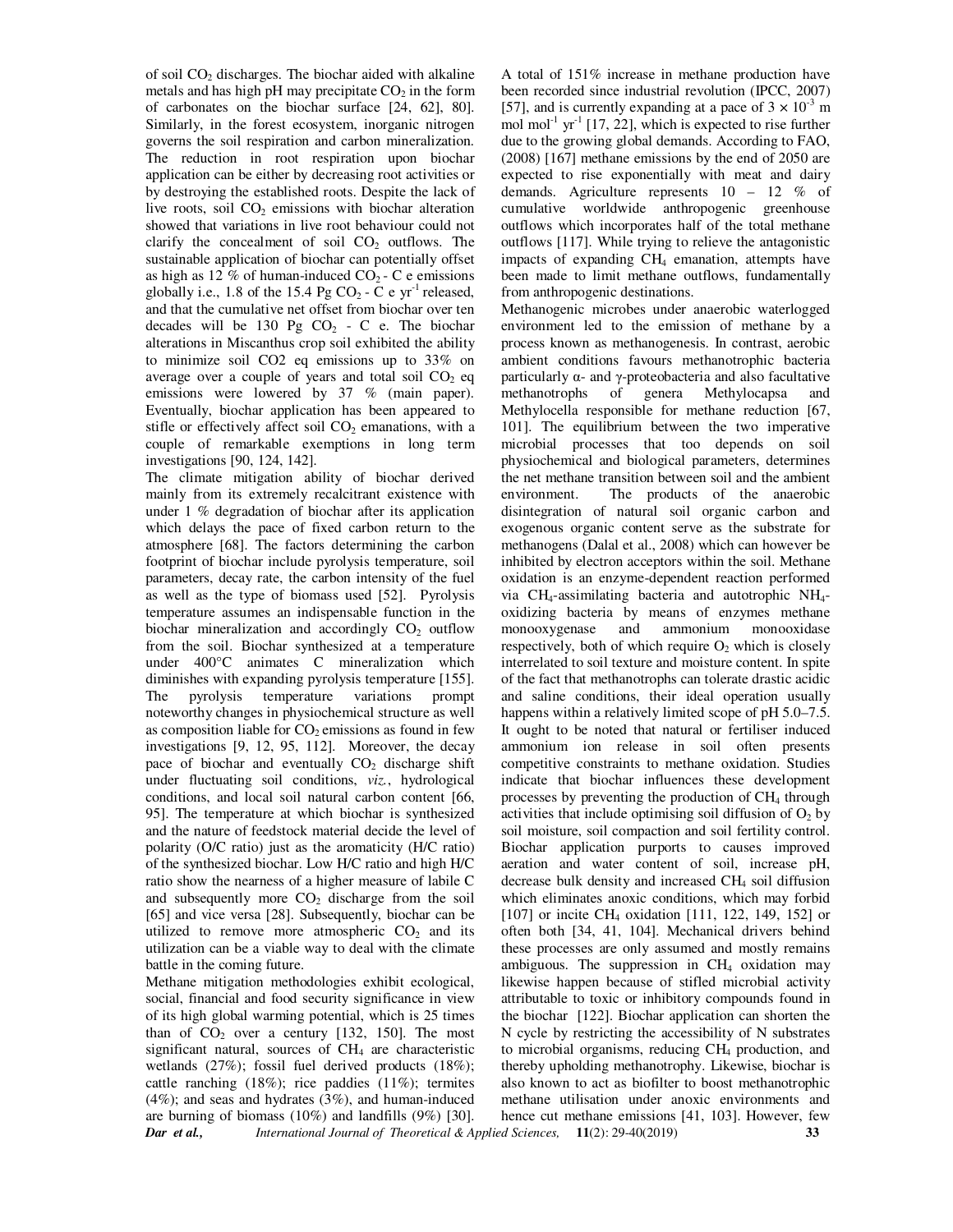investigations reported that despite supressing  $N<sub>2</sub>O$ emissions biochar application promoted a methane swapping scenario [64, 152].

*Dar et al., International Journal of Theoretical & Applied Sciences,* **11**(2): 29-40(2019) **34**  $N_2O$  is one of the most active (298 times than  $CO<sub>2</sub>$ ) greenhouse gases emitted from both natural and anthropogenic sources  $(3:2)$ . Earthbound N<sub>2</sub>O outflows have expanded from  $10 - 12$  Tg N<sub>2</sub>O-N yr<sup>-1</sup> in 1990 – 2000 and could exceed 16 Tg N<sub>2</sub>O-N  $yr^{-1}$  by 2050 [166]. Because of the widespread use of engineered nitrogenic fertilizers, farming is the fundamental source (90%) of global anthropogenic  $N_2O$  emanation [47]. Even though few investigations depicted that  $N_2O$  is generated employing abiotic redox reactions, it is generated mainly by microbial transformations of reactive N in soil [11, 23, 109, 111, 133]. Besides, soil can serve as a source as well as a sink for  $N_2O$ . Bacteria of both autotrophic, as well as heterotrophic nature, are known to utilize N<sub>2</sub>O, thereafter changing it to N<sub>2</sub> [27]. Two important cycles i.e., nitrification and denitrification, that drive evolution of  $N_2O$  and enhance N available to plants, is a successful procedure to diminish N losses [32, 92]. Many investigations have suggested that biochar use in agriculture fields could influence the transformations and fate of N [114, 136]. In addition, soybean and grass-covered biochar applied fields revealed a 50 – 80 % reduction in N<sub>2</sub>O emissions [107]. Incitement and restraint of  $N_2O$  emanation by biochar relies on the underlying moisture content of the soil during the period of soil rewetting [147]. Nitrogen available to soil biota harbor organic and inorganic N species along with nitrate and ammonium, which are promptly used by biota [55]. Biochar is known to decrease the nitrogen that is accessible for denitrification as soil ammonium retention under biochar application is greatly enhanced [114, 126]. With biochar addition, the  $NH_4-N$  and  $NO_3-N$  content diminish hence  $N_2O$  emission [139]. The level of  $N_2O$ emission decrease under biochar application likewise relies upon the feedstock used, age, and pace of biochar utilized, conditions under which the pyrolysis was carried out, and also the soil type and its moisture content. Biochar produced from different feedstocks under varying temperature reigns [148] and its degree of application, reported a significant nitrate absorbing potential with the biochar synthesized at a higher temperature and also at higher application rate. Freshly prepared biochar use in low-inorganic nitrogen soils can immobilize considerable aggregate of inorganic nitrogen, restricting the substrate accessible to soil nitrifiers and denitrifiers for  $N_2O$  emanation [29, 131]. Moreover, pH, C: N ratio of the biochar applied also interferes with the soil N cycle by directly or indirectly governing the N turnover and hence  $N_2O$  release. The basic properties of biochar enhance the soil pH which facilitates the activity of enzymes  $viz.$ , N<sub>2</sub>O reductase, and *vice versa* for reductases associated with the transformation of nitrite to N2O *via* nitrate [147]. To accomplish a decrease in  $N_2O$  emissions, the C: N proportion of the feedstock ought to be  $\geq$  30 so the resulting biochar would induce immobilization of C and N, subsequently lessening the discharges. Thus, biochar properties relying on feedstock and pyrolysis conditions particularly C, pH, and  $NO<sub>3</sub>$  are the central participants

in administering  $N_2O$  releases. The level of  $N_2O$ emissions is additionally affected by the aromaticity and stability of the oxidizable component of biochar followed by a slower deterioration of recalcitrant, steady fraction. Hypothetically, the proportion of nitrifiers to denitrifiers is influenced by biochar application in soil. Biochar can also prolong the deterioration of soil organic matter by-soil conglomeration, thus affecting aeration and at last  $N_2O$ emissions [83]. Via many interconnected pathways, biochar can influence  $N_2O$  development making it a test to define a particular system for mitigating  $N_2O$ . However, the impact of biochar on soil  $N_2O$  outflows is not generally certain.

### **Biochar and crop production**

The observed repercussions on crop production diverge based on connexions among the nature of biochar applied, crop being examined, the soil type, ambient climatic and ecological factors, biochar ingredients, circumstances under which the biochar is generated, soil physicochemical and biological properties, and trial conditions. By and large, the effects of biochar on crop profitability are more articulated in well weathered supplement poor and acidic soils overwhelmed by clay mineral kaolinite and weathered products of Fe/Al-rich silicates i.e., sesquioxides as in humid tropics. In contrast, numerous other studies have indicated only minor improvements or even declines in grain yield with biochar formulations in supplement-rich soils [136] which might be because of the utilization of alkaline biochar that as of now have a high pH [164], immobilization of accessible N in the soil [20] and the existence of phytotoxic substances *viz*., heavy metals and PAHs in biochar, which may slow down plant growth. Although a few investigations have observed expanded harvest profitability from utilizing biochar alone (Chan *et al.,* 2009), several other experimental studies have noticed a more optimistic response when biochar is applied along with fertilizers [127]. A suitable proportion of biochar and synthetic fertilizer had reported to multiple the yield of *Oryzasativa* and *Sorghum bicolor*contrast with chemical fertilizer alone [127]. Mau and Utami (2014) [163] additionally reported an increment in the yield of *Zea mays* because of improved P accessibility and take-up under consolidated utilization of biochar and arbuscular mycorrhiza fungal spores.

The beneficial implications of biochar on crop production are typically ascribed to (a) direct accessibility of fundamental essential nutrients such as N, P, K, Ca, and Mg, from biochar applied [162]. An overall increase in the nitrogen was observed after the addition of biochar [160]. However, this does not mean that a lesser quantity of N fertilizer is required, as N in biochar is not accessible to plant biota; rather, it is mixed in the C matrix. Consequently, the ability of biochar to minimize fertilizer necessities stays muddled. (b) the alkaline effect induced by biochar application on acidic soils. Moreover [108] have attributed the boost of bean production due to the rise in soil pH besides soil nutrients due to biochar use. (c) improvement of soil CEC attributable to permeable nature and high surface area of biochar [161], (d)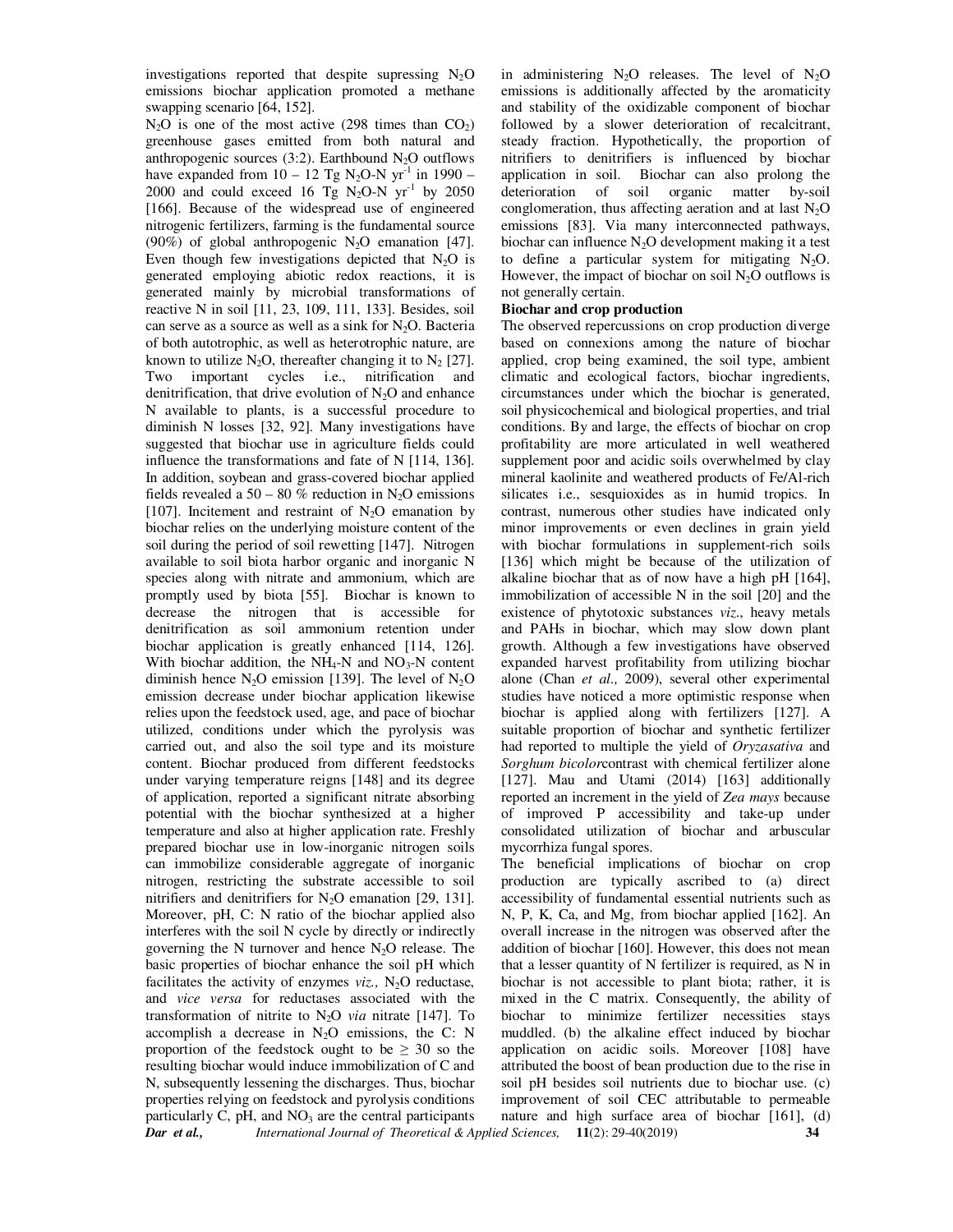improving the physical state of soil by improved soil water-holding capability, decreased soil bulk density, and improved stabilization of soil structure. Collins (2008) [160] reported a noteworthy improvement in soil water holding limit on silt loam soils when compared to sandy soil. This might increase yield output in dryland regions that is often under water stress. Jeffery *et al.,* (2011) [58] also reported an overall limited but substantial positive change in yield upon biochar application, and described an increase in soil WHC besides an increase in soil pH as the key factors, (e) efficient nutrient use, [10], (f) stabilization of phytotoxic components in soils and elimination of their availability to plants [159], and (g) incitement of biological nitrogen fixation and nodulation [162] in legumes which may be due to elevated amounts of available [8], stimulatory impact on the development of nodules, available N immobilization, or increase in soil pH upon biochar addition [158], (h) slow release of essential nutrients, stability of higher organic matter and maintenance of ions (Lehmann 2007). These useful impacts of biochar may help to resolve land constraints, and can likewise have pertinence to land restoration and remediation [157].

## **II. CONCLUSION**

The research has revealed that biochar is a sustainable tool to restore the degraded soil ecosystems. It has not only proved effective in management of soil but is considered as eco friendly technique as compared to synthetic fertilizers. Most of the studies have revealed substantial crop improvements by the use of biochar. Biochar has become a promising stabilizer in methane mitigation in agriculture sector and may help to reduce green house emissions as well.

#### **REFERENCES**

[1]. Abd El-Mageed, T., & Semida, W. M. (2015). Organo mineral fertilizer can mitigate water stress for cucumber production (*Cucumis sativus* L.). *Agricultural Water Management*, **159**, 1–10.

[2]. Agegnehu, G., Srivastava, A.K., Bird, M.I. (2017). The role of biochar and biocharcompost in improving soil quality and crop performance: *A review. Appl. Soil Ecol*. **119**, 156–170.

[3]. Ahmad, M., Rajapaksha, A. U., Lim, J., Zhang, M., Bolan, N., Mohan, D., Vithanage, M., Lee, S., Ok, Y. (2014). Biochar as a sorbent for contaminant management in soil and water: A review. *Chemosphere*, **99**, 19–33.

[4]. Ali, S., Rizwan, M., Qayyum, M. F., Ok, Y. S., Ibrahim, M., Riaz, M., & Shahzad, A. N. (2017). Biochar soil amendment on alleviation of drought and salt stress in plants: a critical review. *Environmental Science and Pollution Research*, **24**(14), 12700-12712.

[5]. Al-Wabel, M. I.; Shahzad, A. N. (2017). Biochar soil amendment on alleviation of drought and salt stress in plants: A critical review. *Environmental Science and Pollution Research,* **24**, 12700–12712.

[7]. Al-Wabel, MI.; Al-Omran, A.; El-Naggar, A. H.; Nadeem, M., Usman, A. R. (2013). Pyrolysis temperature induced changes in characteristics and chemical composition of biochar produced from conocarpus wastes. *Bioresource Technology,* **131,** 374– 379.

[8]. Ameloot, N.; De Neve, S.; Jegajeevagan, K.; Yildiz, G.; Buchan, D.; Funkuin, Y. N.; Prins, W.; Bouckaert, L.; Sleutel, S. (2013). Short-term  $CO<sub>2</sub>$  and N2O emissions and microbial properties of biochar amended sandy loam soils. *Soil Biology and Biochemistry*, **57**, 401–410.

[9]. Asadullah M, Zhang S, Min Z, Yimsiri P, Li CZ (2010). Effects of biomass char structure on its gasification reactivity. *Bioresour Technol*, **101**(20): 7935–7943.

[10]. Atkinson, C. J.; Fitzgerald, J. D. Hipps, N. A. (2010). Potential mechanisms for achieving agricultural benefits from biochar application to temperate soils: A review. *Plant and Soil*, **337**, 1–18.

[11]. Baggs, E.M. (2011). Soil microbial sources of nitrous oxide: recent advances in knowledge, emerging challenges and future direction. CurrOpin Environ Sustain **3**: 321–327.

[12]. Baldock J.A, & Smernik R.J. (2002). Chemical composition and bioavailability of thermally altered Pinusresinosa (Red pine) wood. Org Geochem **33**:1093–1109.

[13]. C. J. (2012). Biochar: potential for countering land degradation and for improving agriculture. *Applied Geography*, 34, 21–28.

[14]. Beesley, L.; Moreno-Jiménez, E.; Gomez-Eyles, J. L.; Harris, E.; Robinson, B.; Sizmur, T. (2011). A review of biochars' potential role in the remediation, revegetation and restoration of contaminated soils. *Environmental Pollution*, **159**, 3269–3282.

[15]. Blanco-Canqui, H. & Lal, R. (2004). Mechanisms of carbon sequestration in soil aggregates. Critical Reviews in Plant Sciences, **23**, 481–504.

[16]. Blanco-Canqui, H. (2017). Boiochar and soil physical properties. Soil Science Society of America Journal, 81, 687–711.

[17]. Bloom, A.A., Palmer, P.I., Fraser, A., Reay, D.S., Frankenberg, C., (2010). Large-scale controls of methanogenesis inferred from methane and gravity spaceborne data. Science 327, 322e325.

[18]. Borchard, N., Wolf, A., Laabs, V., Aeckersberg, R., Scherer, H., Moeller, A., Amelung, W., (2012). Physical activation of biochar and its meaning for soil fertility and nutrient leaching–a greenhouse experiment. *Soil Use Manag*., **28** (2), 177–184.

[19]. Brewer, C.E., Chuang, V.J., Masiello, C.A., Gonnermann, H., Gao, X., Dugan, B., Driver, L.E., Panzacchi, P., Zygourakis, K*.,* Davies, C.A., (2014). New approaches to measuring biochar density and porosity*. Biomass and Bioenergy,* **66**, 176–185.

[20]. Bruun EW, Ambus P, Egsgaard H, Hauggaard-Nielsen H. (2012). Effects of slow and fast pyrolysis biochar on soil C and N turnover dynamics. *Soil BiolBiochem,* **46**:73–79

[21]. Bruun, E. W.; Hauggaard-Nielsen, H.; Ibrahim, N.; Egsgaard, H.; Ambus, P.; Jensen, P. A.; Dam-Johansen, K. (2011). Influence of fast pyrolysis temperature on biochar labile fraction and short-term carbon loss in a loamy soil. *Biomass and Bioenergy*, **35,**  1182–1189.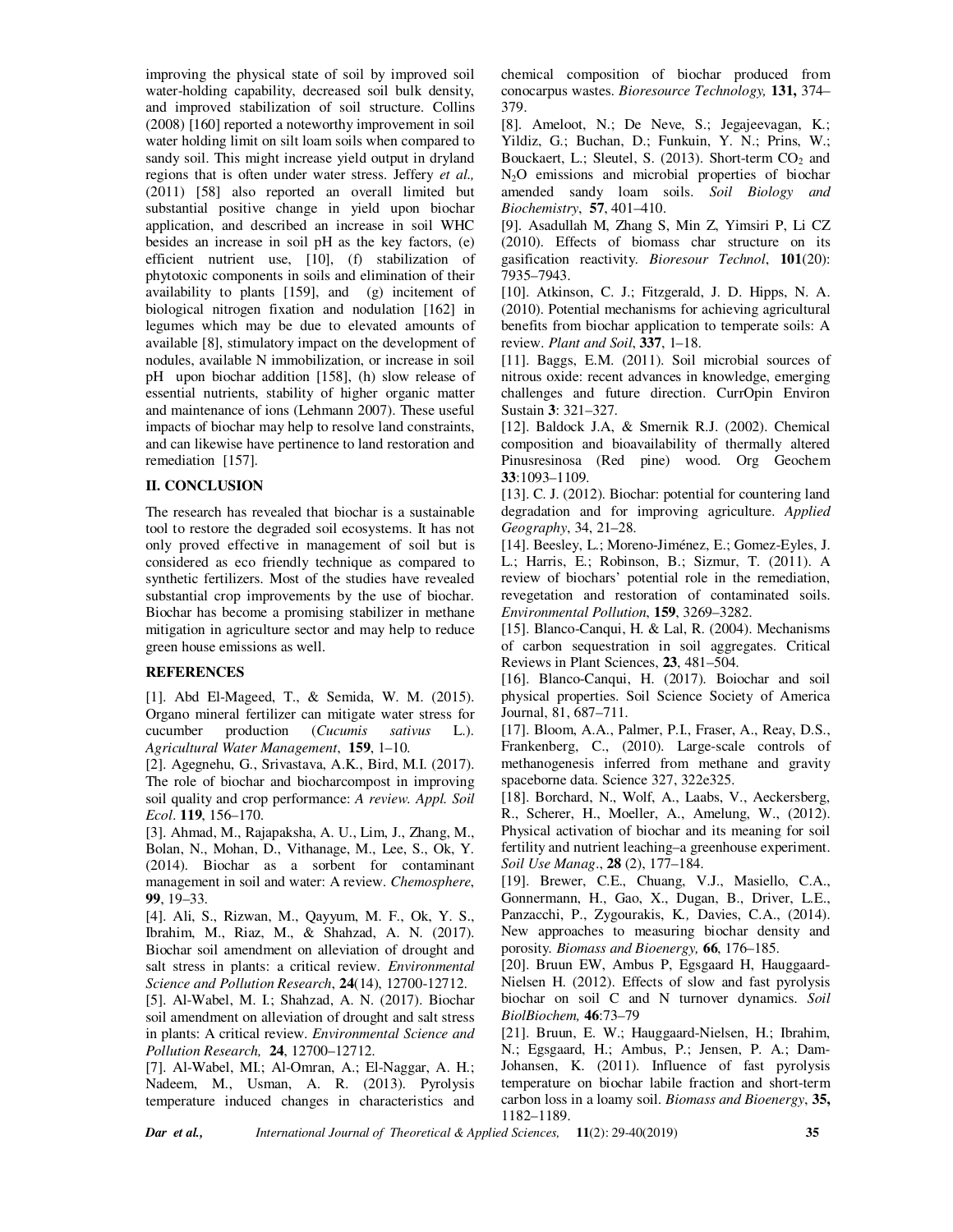[22]. Butenhoff, C.L., Khalil, M.A.K., (2007). Global methane emissions from terrestrial plants. Environ. Sci. Technol. 41, 4032e4037.

[23]. Butterbach-Bahl, K., Baggs, E.M., Dannenmann, M., Kiese R., Zechmeister-Boltenstern S. (2013). Nitrous oxide emissions from soils: how well do we understand the processes and their controls? *Philos Trans R SocLond B: Biol. Sci.,* **368:** 20130122.

[24]. Case, S.D.C., McNamara, N.P., Reay, D.S., Whitaker, J., (2012). The effect of biochar addition on  $N_2O$  and  $CO_2$  emissions from a sandy loam soil – The role of soil aeration. *Soil BiolBiochem*., **51**, 125–134.

[25]. Castro, A.; da Silva Batista, N.; Latawiec, A. E.; Rodrigues, A.; Strassburg, B.; Silva, D.; Araujo, E.; de Moraes, L. F. D.; Guerra, J. G.; Galvão, G.; Alves-Pinto, H.; Mendes, M.; dos Santos, J. S.; Rangel, M. C.; Figueredo, M.; Cornelissen, G.; Hale, S. (2018). The Effects of Gliricidia-Derived Biochar on Sequential Maize and Bean Farming. *Sustainability*, **10,** 578.

[26]. Chan, K.Y., Xu, Z., (2009). Biochar: nutrient properties and their enhancement. Biochar for Environmental Management: Science and Technology. *Earthscan, London*, UK, 67–84.

[27]. Chapuis-Lardy L., Wrage N., Metay A., Chotte J.L., & Bernoux M. (2007). Soils, a sink for  $N_2O$ ? A review. *Global Chang Biol.*, **13**: 1–17.

[28]. Chun Y., Sheng G., Chiou, C.T., & Xing, B. (2004). Compositions and sorptive properties of crop residue-derived chars. *Environ. Sci. Technol.,* **38**(17): 4649–4655

[29]. Clough T.J., & Condron L. M. (2010). Biochar, and the nitrogen cycle: introduction. *Journal of Environment Quality,* **39**, 1218.

[30]. Clough, T.; Condron, L.; Kammann, C. & Müller, C. (2013). A review of biochar and soil nitrogen dynamics. *Agronomy*, **3**, 275–293.

[30]. Conrad, R. (2009). The global methane cycle: recent advances in understanding the microbial processes involved. *Environ. Microbiol. Rep*. **1**(5), 285−292.

[31]. Dalal R.C., Allen D.E., Livesley S.J., & Richards G. (2008). Magnitude and biophysical regulators of methane emission and consumption in the Australian agricultural, forest, and submerged landscapes: *A review. Plant and Soil* **309**: 43–76.

[32]. Davidson, E.A., Swank, W.T., & Perry, T.O. (1986). Distinguishing between nitrification and denitrification as sources of gaseous nitrogen production in soil. *Appl Environ Microbiol.,* **52:** 1280– 1286.

[33]. Ding, Y.; Liu, Y. G.; Liu, S. B.; Li, Z. W.; Tan, X. F.; Huang, X. X.; Zeng, G. M.; Zhou, L.; Zheng, B. H. (2016). Biochar to improve soil fertility. A review. *Agronomy for Sustainable Development*, **36**, 36.

[34]. Dong, D., Yang, M., Wang, C., Wang, H., Li, Y., Luo, J., & Wu, W. (2013). Responses of methane emissions and rice yield to applications of biochar and straw in a paddy field. *J. Soils Sediments*, **13**(8):1450– 1460.

[35]. Downie, A., Crosky, A., Munroe, P., (2009). Physical properties of biochar. Biochar for Environmental Management. *Science and Technology,* 416.

[36]. Drake, J. A.; Cavagnaro, T. R.; Cunningham, S. C.; Jackson, W. R.; Patti, A. F. (2016). Does biochar improve establishment of tree seedlings in saline sodic soils? *Land Degradation & Development,* **27,** 52–59.

[37]. Enders, A.; Hanley, K.; Whitman, T.; Joseph, S.; & Lehmann, J. (2012). Characterization of biochars to evaluate recalcitrance and agronomic performance. *Bioresource Technology,* **114**: 644–653.

[38]. Fageria, N., & Baligar, V., (2008). Ameliorating soil acidity of tropical Oxisols by liming for sustainable crop production. *Adv. Agron*. **99**, 345–399.

[39]. Fahad, S.; Hussain, S.; Saud, S.; Hassan, S.; Tanveer, M.; Ihsan, M. Z.; Shah, A. N.; Ullah, A.; Nasrullah, K. F.; Ullah, S.; Alharby, H.; Nasim, W.; Wu, C.; Huang, J. (2016). A combined application of biochar and phosphorus alleviates heat-induced adversities on physiological, agronomical and quality attributes of rice. *Plant Physiology and Biochemistry*, **103**, 191–198.

[40]. FAO, (2016). The State of Food and Agriculture: Climate Change, Agriculture and Food Security. Food and Agriculture Organization of the United Nations (FAO), Rome, Italy (p. 194).

[41]. Feng, Y.Z., Xu, Y.P., Yu, Y.C., Xie, Z.B., & Lin, X.G. (2012). Mechanisms of biochar decreasing methane emission from Chinese paddy soils. *Soil Biol Biochem.,* **46**:80–88

[42]. Food and Agriculture Organization of the United Nations (2008). "The State of Food Insecurity in the World 2008. High food prices and food security – threats and opportunities," in The State of the World, (Rome: Food and Agriculture Organization of the United Nations). Available at: http://www.fao.org/3/i0291e/i0291e00.htm.

[43]. Gisladottir, G.; & Stocking, M. (2005). Land degradation control and its global environmental benefits. *Land Degradation & Development*, **16**, 99– 112.

[44]. Głąb, T., J. Palmowska, T. Zaleski, and K. Gondek (2016). Effect of biochar application on soil hydrological properties and physical quality of sandy soil. *Geoderma,* **281:** 11–20.

[45]. Glaser, B., Lehmann, J., & Zech, W., (2002). Ameliorating physical and chemical properties of highly weathered soils in the tropics with charcoal - A review. *Biology and Fertility of Soils*, **35**, 219–230.

[46]. Glaser, B.; Haumaier, L.; Guggenberger, G.; & Zech, W. (2001). The "Terra Preta" phenomenon: a model for sustainable agriculture in the humid tropics. *Die Naturwissenschaften*, **88,** 37–41.

[47]. Gogoi, N.; Sarma, B.; Mondal, S. C.; Kataki, R.; & Garg, A. (2019). Use of Biochar in Sustainable Agriculture, Innovations in Sustainable Agriculture, https://doi.org/10.1007/978-3-030-23169-9\_16.

[48]. Grierson, S.; Strezov, V.; Shah, P. (2011). Properties of oil and char derived from slow pyrolysis of Tetraselmischui. *Bioresource Technology,* **102**, 8232–8240.

[49]. Gul, S., & Whalen, J.K., (2016). Biochemical cycling of nitrogen and phosphorus in biocharamended soils. *Soil Biol. Biochem.*, **103**, 1–15.

*Dar et al., International Journal of Theoretical & Applied Sciences,* **11**(2): 29-40(2019) **36** [50]. Hardie, M., Clothier, B., Bound, S., Oliver, G., & Close, D., (2014). Does biochar influence soil physical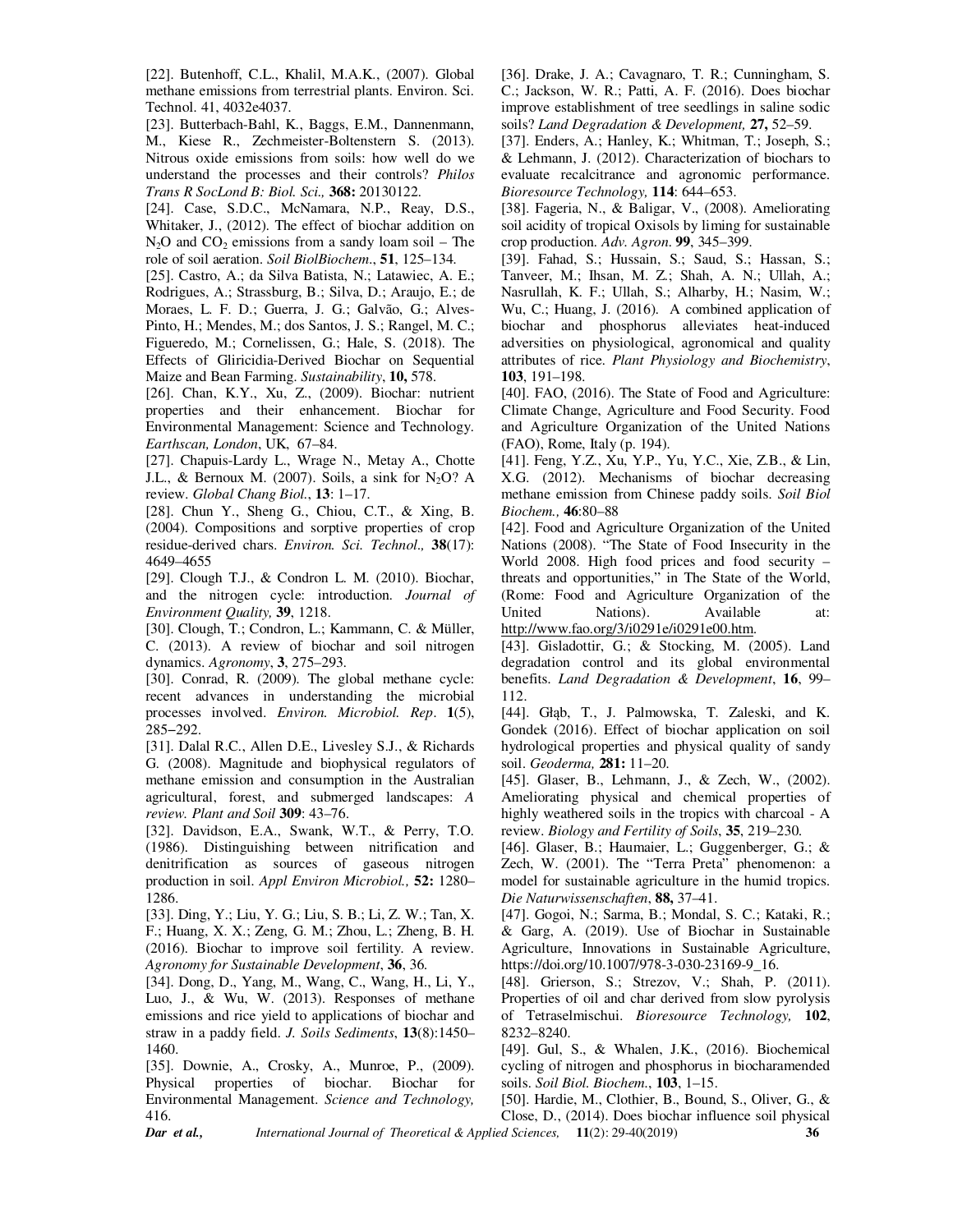properties and soil water availability? *Plant Soil*, **376**, 347–361.

[51]. He, Y.; Zhou, X.; Jiang, L.; Li, M.; Du, Z.; Zhou, G.; Shao, J.; Wang, X.; Xu, Z.; Hosseini Bai, S.; Wallace, H.; & Xu, C. (2017). Effects of biochar application on soil greenhouse gas fluxes: a metaanalysis. *GCB Bioenergy*, **9**, 743–755.

[52]. Heitkötter, J., & Marschner, B. (2015). Interactive effects of biochar ageing in soils related to feedstock, pyrolysis temperature, and historic charcoal production. Geoderma, 245–246, 56–64.

[53]. Hester R. E.; & Harrison R. M. (2005). Sustainability in agriculture. Royal Society of Chemistry, Cambridge, UK.

[54]. Hinsinger, P., (2001). Bioavailability of soil inorganic P in the rhizosphere as affected by rootinduced chemical changes: a review. *Plant Soil,* **237**, (2), 173–195.

[55]. Huygens, D., Boeckx, P., Templer, P., Paulino L., Van Cleemput O., Oyarzun C., Muller C., & Godoy, R. (2008). Mechanisms for retention of bioavailable nitrogen in volcanic rainforest soils. *Nat Geosci*, **1**: 543–548.

[56]. Igalavithana, A. D., Ok, Y. S., Usman, A. R. A., Al-Wabel, M. I., Oleszczuk, P., & Lee, S. S. (2016). The effects of biochar amendment on soil fertility. In: M. Guo, Z. He, and S. M. Uchimiya (Eds.), Agricultural and environmental applications of biochar: Advances and barriers (pp. 123–144). Madison, WI: Soil Science Society of America, Inc.

[57]. IPCC., (2007). The physical science basis. Contribution of working group I. In: Solomon, S., Qin, D., Manning, M., Chen, Z., Marquis, M., Averyt, K.B., Tignor, M., Miller, H.L. (Eds.), The Fourth Assessment Report of the Intergovernmental Panel on Climate Change (Cambridge, United Kingdom).

[58]. Jeffery, S.; Verheijen, F. G. A.; van der Velde, M.; & Bastos, A. C. (2011). A quantitative review of the effects of biochar application to soils on crop productivity using meta analysis. *Agriculture, Ecosystems and Environment,* **144**, 175–187.

[59]. Jien, S. H. & Wang, C. S. (2013). Effects of biochar on soil properties and erosion potential in a highly weathered soil. *Catena*, **110,** 225– 233.

[60]. Jin, H., (2010). Characterization of Microbial Life Colonizing Biochar and Biochar- amended Soils. Cornell University, Ithaca, NY (PhD Dissertation).

[61]. Jones, D. L., Murphy, D. V., Khalid, M., Ahmad, W., Edwards-Jones, G., & DeLuca T.H. (2011). Shortterm biochar-induced increase in soil  $CO<sub>2</sub>$  release is both biotically and abiotically mediated. *Soil BiolBiochem* **43**(8):1723–1731.

[62]. Joseph, S. D., Camps-Arbestain, M., Lin, Y., Munroe, P., Chia, C.H., Hook, J., Van, Zwieten, L., Kimber, S., Cowie, A, Singh, B.P., & Lehmann, J. (2010). An investigation into the reactions of biochar in soil. *Soil Res.*, **48**(7): 501–515.

[63]. Kan, T.; Strezov, V.; Evans, T. J. (2016). Lignocellulosic biomass pyrolysis: A review of product properties and effects of pyrolysis parameters. *Renewable and Sustainable Energy Reviews*, **57,** 1126– 1140.

[64]. Karhu, K., Mattila, T., Bergström, I.., & Regina, K. (2011). Biochar addition to agricultural soil increased CH4 uptake and water holding capacity— Results from a short-term pilot field study. Agriculture, *Ecosystems and Environment,* 1**40**: 309–313.

[65]. Khodadad, C.L.M., Zimmerman, A.R., Uthandi, S., Green, S.J.J., & Foster, J.S. (2011). Taxa-specific changes in soil microbial composition induced by pyrogenic carbon amendments. *Soil BiolBiochem.,* **43**: 385–392

[66]. Kimetu, J.M., & Lehmann, J. (2010). Stability and stabilisation of biochar and green manure in soil with different organic carbon contents. *Aust. J. Soil Res.,* **48**: 577–585

[67]. Knief, C. (2015). Diversity and habitat preferences of cultivated and uncultivated aerobic methanotrophic bacteria evaluated based on pmoA as molecular marker. *Front Microbiol.,* **6**:1346

[68]. Kuzyakov, Y., Subbotina, I., Chen, H., Bogomolova, I., & Xu, X. (2009). Black carbon decomposition and incorporation into soil microbial biomass estimated by 14C labeling. *Soil BiolBiochem,* **41**: 210–219.

[69]. Laghari, M., Mirjat, M.S., Hu, Z., Fazal, S., Xiao, B., Hu, M., Chen, Z. & Guo, D. (2015). Effects of biochar application rate on sandy desert soil properties and sorghum growth. *Catena*, **135**, 313–320.

[71]. Laghari, M.; Naidu, R.; Xiao, B.; Hu, Z.; Mirjat, M. S.; Hu, M.; Kandhro, M. N.; Chen, Z.; & Fazal, S. (2016). Recent developments in biochar as an effective tool for agricultural soil management: a review. *Journal of the science of food and agriculture,* **96,** 4840–4849.

[72]. Laird, D.A. (2008). The charcoal vision: a win– win–win scenario for simultaneously producing bioenergy, permanently sequestering carbon, while improving soil and water quality. *Agron J.,* **100**(1):178– 181.

[73]. Lehmann J., Gaunt J., & Rondon M. (2006). Biochar sequestration in terrestrial ecosystems—a review. *Mitig Adapt Strateg Glob Chang,* **11**: 395–419.

[74]. Lehmann, J. & Joseph, S. (2009). Biochar for environmental management: An introduction in Biochar for Environmental Management Science and Technology (eds Lehmann, J. & Joseph, S) (Earthscan). [75]. Lehmann, J. and S. Joseph (2015). Biochar for environmental management: Science, Technology and Implementation. Earthscan, London: pp.1-12.

[78]. Lehmann, J., Rondon, M., (2006). Bio-char soil management on highly weathered soils in the humid tropics. In: *BiologicalApproaches to Sustainable Soil System*s. CRC Press, pp. 517–529.

[79]. Lehmann, J.; Kuzyakov, Y.; Pan, G.; & Ok, Y. S. (2015). Biochars and the plant-soil interface. *Plant and Soil*, **395**, 1–5.

[80]. Lehmann, J.; Rillig, M. C.; Thies, J.; Masiello, C. A.; Hockaday, W. C.; & Crowley, D. (2011). Biochar effects on soil biota—A review. *Soil Biology and Biochemistry,* **43**: 1812–1836.

[81]. Leng, L., & Huang, H., (2018). An overview of the effect of pyrolysis process parameters on biochar stability. *Bioresour. Technol*., **270,** 627–642.

[83]. Liang, B., Lehmann, J., Sohi, S.P., Theis, J.E., O'Neill, B., Trujillo, L., Gaunt, J., Solomon, D.,

*Dar et al., International Journal of Theoretical & Applied Sciences,* **11**(2): 29-40(2019) **37**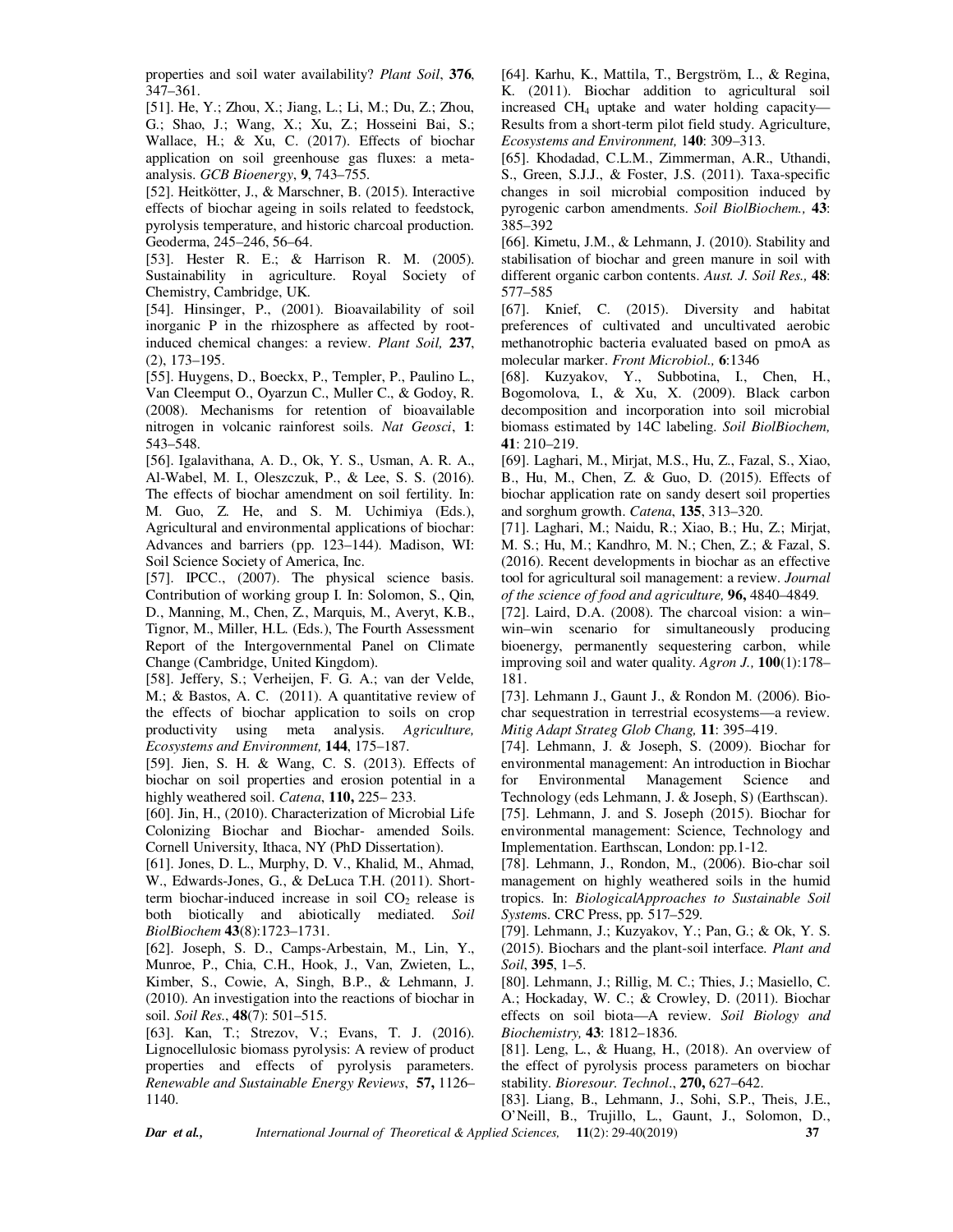Grossman, J., Neves, E.G., & Luizão, F.J., (2010). Black carbon affects the cycling of non-black carbon in soil. Org. Geochem. **41** (2), 206–213.

[84]. Lichtfouse, E.; Navarrete, M.; Debaeke, P.; Souchere, V.; Alberola, C.; & Menassieu, J. (2009). Agronomy for sustainable agriculture: a review. *Agronomy for Sustainable Development*, **29**, 1–6.

[86]. Liu, C., Wang, H., Tang, X., Guan, Z., Reid, B.J., Rajapaksha, A.U., Ok, Y.S., & Sun, H., (2016). Biochar increased water holding capacity but accelerated organic carbon leaching from a sloping farmland soil in China. *Environmental Science and Pollution Research,* **23**, 995–1006.

[87]. Liu, X.; Zhang, A.; Ji, C.; Joseph, S.; Bian, R.; Li, L.; Pan, G.; and Paz-Ferreiro, J. (2013). Biochar's effect on crop productivity and the dependence on experimental conditions- a meta-analysis of literature data. *Plant Soil*, **373,** 583–594.

[90]. Major, J., Lehmann, J., Rondon, M., & Goodale, C., (2010). Fate of soil-applied black carbon: downward migration, leaching and soil respiration. Global Change Biology, **16**, 1366–1379.

[91]. Mia, S.; van Groenigen, J. W.; van de Voorde, T. F. J.; Oram, N. J.; Bezemer, T. M.; Mommer, L.; & Jeffery, S. (2014). Biochar application rate affects biological nitrogen fixation in red clover conditional on potassium availability. *Agriculture, Ecosystems & Environment*, **191,** 83–91.

[92]. Mosier AR, Duxbury J.M., Freney J.R., Heinemeyer O., & Minami K. (1998). Assessing and mitigating N2O emissions from agricultural soils. *Clim Chang* **40**: 7–38.

[94]. Muscolo, A.; Sidari, M.; & Nardi, S. (2013). Humic substance: relationship between structure and activity. deeper information suggests univocal findings. *Journal of Geochemical Exploration*, **129**, 57–63.

[95]. Nguyen B.T., & Lehmann J. (2009). Black carbon decomposition under varying water regimes. *Org Geochem,* **40:** 846–853

[96]. Nguyen, B.T., Lehmann, J., Hockaday, W.C., Joseph, S., & Masiello, C.A., (2010). Temperature sensitivity of black carbon decomposition and oxidation. *Environmental Science & Technology* **44,** 3324–3331.

[97]. Cely, P. Tarquis A., Paz-Ferreiro, J. A. Méndez and G. Gascó, (2014). Factors driving the carbon mineralization priming effect in a sandy loam soil amended with different types of biochar. *Solid Earth*, **5**, 1, p. 585–594.

[98]. Paneque, M., José, M., Franco-Navarro, J.D., Colmenero-Flores, J.M., & Knicker, H. (2016). Effect of biochar amendment on morphology, productivity and water relations of sunflower plants under non-irrigation conditions. *Catena,* **147**: 280–287.

[99]. Paustian, K.; Lehmann, J.; Ogle.; Reay, D.; Robertson, G. P.; & Smith, P. (2016). Climate-smart soils. *Nature*, **532**, 49–57.

[100]. Paz Ferreiro, J.; Plasencia, P.; Gascó, G.; & Méndez; A. (2017). Biochar from pyrolysis of deinking paper sludge and its use in the remediation of Zn polluted soils. *Land Degradation & Development*, **28,** 355–360.

[101]. Pratscher, J., Dumont M. G., & Conrad, R. (2011). Ammonia oxidation coupled to  $CO<sub>2</sub>$  fixation by archaea and bacteria in an agricultural soil. *Proc Natl Acad Sci.,* **108**(10): 4170–4175.

[102]. Rabileh, M. A.; Shamshuddin, J.; Panhwar, Q. A.; Rosenani, A. B., & Anuar, A. R. (2015). Effects of biochar and/or dolomitic limestone application on the properties of Utisol cropped to maize under glasshouse conditions. *Canadian Journal of Soil Science*, **95**(1), 1– 11.

[103]. Reddy, K.R., Xie, T., Dastgheibi, S. (2014b). Evaluation of biochar as a potential filter media for the removal of mixed contaminants from urban storm water runoff. *J. Environ. Eng.,* **140**(12):04014043

[104]. Reddy, K.R., Yargicoglu, E,N., Yue, D., & Yaghoubi, P. (2014a). Enhanced microbial methane oxidation in landfill cover soil amended with biochar. *J. Geotech Geoenviron.,* **140**(9): 04014047

[105]. Ro, K. S.; Cantrell, K. B.; & Hunt, P. G. (2010). High-temperature pyrolysis of blended animal manures for producing renewable energy and value-added biochar. *Industrial & Engineering Chemistry Research*, **49**, 10125–10131.

[106]. Rogovska, N., D.A. Laird, and D.L. Karlen (2016). Corn and soil response to biochar application and stover harvest. *Field Crops Res*., **187**: 96–106.

[107]. Rondon, M., Ramirez J.A.,& Lehmann, J. (2005). Charcoal additions reduce net emissions of greenhouse gases to the atmosphere. In: Proceedings of the 3rd USDA Symposium on Greenhouse Gases and Carbon Sequestration in Agriculture and Forestry, Baltimore, MD. 21–24 Mar, University of Delaware, USA, 208.

[108]. Rondon, M.A., Lehmann, J., Ramírez, J., & Hurtado, M., (2007). Biological nitrogen fixation by common beans (Phaseolus vulgaris L.) increases with bio-char additions*. Biology and Fertility of Soils*, **43**, 699–708.

[109]. Rubasinghege, G., Spak, S.N., Stanier, C.O., Carmichael, G.R., Grassian, V.H. (2011). Abiotic mechanism for the formation of atmospheric nitrous oxide from ammonium nitrate. *Environ SciTechnol* **45**:2691–2697.

[110]. Sadeghi S.H.R., Hazbavi Z., & Kiani Harchegani M. (2016). Controlling of runoff and soil loss from small plots treated by vinasse-produced biochar. Sci Total Environ 15:483–490.

[111]. Samarkin, V.A., Madigan, M.T., Bowles, M.W., Casciotti, K.L,, Priscu, J.C., McKay, C.P., & Joye S.B. (2010). Abiotic nitrous oxide emission from the hypersaline Don Juan Pond in Antarctica. *Nat. Geosci.,* **3**: 341–344.

[111]. Schimmelpfennig S, Müller C, Grünhage L, Koch C, Kammann C. (2014). Biochar, hydrochar and uncarbonized feedstock application to permanent grassland - effects on greenhouse gas emissions and plant growth. *Agriculture, Ecosystems and Environment*, **191:** 39–52.

[112]. Scott A.C., & Glasspool I.J. (2007). Observations and experiments on the origin and formation of inertinite group macerals. *Int. J. Coal Geol***., 70**: 53–66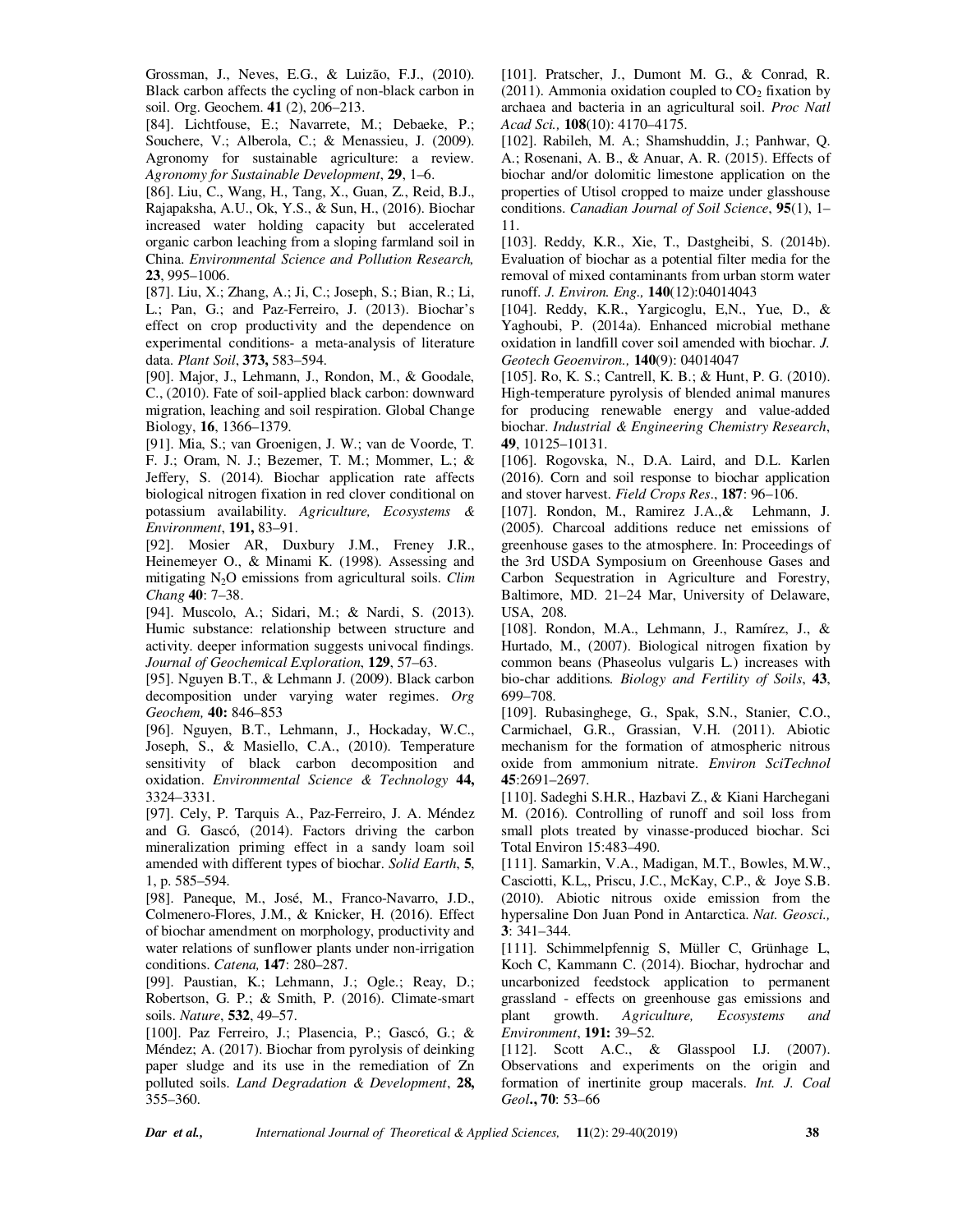[113]. Sigua, G. C.; Novak, J. M.; Watts, D. W.; Johnson, M. G.; & Spokas, K. (2015). Efficacies of designer biochars in improving biomass and nutrient uptake of winter wheat grown in a hard setting subsoil layer. *Chemosphere*, **142**, 176–183.

[114]. Singh, B.P., Hatton, B.J., Singh, B., Cowie, A.L., & Kathuria, A. (2010). Influence of biochars on nitrous oxide emission and nitrogen leaching from two contrasting soils. *J. Environ. Qual*., **39:**1224–1235.

[115]. Slavich, P. G.; Sinclair, K.; Morris, S. G.; Kimber, S. W. L.; Downie, A.; & Van Zwieten, L. (2013). Contrasting effects of manure and green waste biochars on the properties of an acidic ferralsol and productivity of a subtropical pasture. *Plant Soil*, **366,** 213–227.

[116]. Smith, P. (2016). Soil carbon sequestration and biochar as negative emission technologies. *Global Change Biology,* **22**, 1315–1324.

[117]. Smith, P., Martino, D., Cai, Z., Gwary, D., Janzen, H., Kumar, P., McCarl, B., Ogle, S., O'Mara, F., Rice, C., Scholes, B., & Sirotenko, O., (2007). Agriculture, in: climate change 2007: mitigation. Contribution of Working Group III to the Fourth Assessment Report of the Intergovernmental Panel on Climate Change. Cambridge University Press, pp. 497540.

[119]. Smith, P.; Martino, D.; Cai, Z.; Gwary, D.; Janzen, H.; Kumar, P.; McCarl, B.; Ogle, S.; O'Mara, F.; Rice, C.; Scholes, B.; Sirotenko, O.; Howden, M.; McAllister, T.; Pan, G.; Romanenkov, V.; Schneider, U.; Towprayoon, S.; Wattenbach, M.; & Smith, J. (2008). Greenhouse gas mitigation in agriculture. *Philosophical Transactions of the Royal Society B Biology Science,* **363**, 789–813.

[120]. Sohi, S., Lopez-capel, E., Krull, E., & Bol, R., (2009). Biochar, climate change and soil: a review to guide future research. *CSIRO Land and Water's Science,* **5**, 17–31.

[121]. Solaiman, Z.M., Murphy, D.V., & Abbott, L.K., (2012). Biochars influence seed germination and early growth of seedlings. *Plant and Soil,* **353**, 273–287.

[122]. Spokas, K.A., Koskinen, W.C., Baker, J.M., & Reicosky, D.C. (2009). Impacts of woodchip biochar additions on greenhouse gas production and sorption/degradation of two herbicides in a Minnesota soil. *Chemosphere* **77**: 574–581.

[123]. Spokas, K. A. (2010). Review of the stability of biochar in soils: Predictability of O:C molar ratios. *Carbon Management*, **1***,* 289–303.

[124]. Spokas, K.A., Cantrell, K.B., Novak, J.M., Archer, D.W., Ippolito, J.A., Collins, H.P., Boateng, A.A., Lima, I.M., Lamb, M.C., McAloon, A.J., Lentz, R.D., & Nichols, K.A., (2012). Biochar: a synthesis of its agronomic impact beyond carbon sequestration. *Journal of Environmental Quality,* **41**, 973–989.

[125]. Stavi, I.; & Lal, R. (2013). Agroforestry and biochar to offset climate change: a review. *Agronomy for Sustainable Development,* **33,** 81–96.

[126]. Steiner C, Das CK, Melear N, & Lakly D. (2010). Reducing nitrogen loss during poultry litter composting using biochar. *J. Environ. Qual.,* **39**: 1236– 1242.

[127]. Steiner, C., Teixeira, W., Lehmann, J., Nehls, T., de Macêdo, J., Blum, W., & Zech, W. (2007). Long term effects of manure, charcoal and mineral fertilization on crop production and fertility on a highly weathered Central Amazonian upland soil. *Plant Soil,*  **291**: 275–290

[128]. Steiner, C.; Glaser, B.; Teixeira, W. G.; Lehmann, J.; Blum, W. E. H.; & Zech, W. (2008). Nitrogen retention and plant uptake on a highly weathered central Amazonian Ferralsol amended with compost and charcoal. *Journal of Plant Nutrition and Soil Science*, **171**, 893–899.

[129]. Suddick, E. C., & Six, J. (2013). An estimation of annual nitrous oxide emissions and soil quality following the amendment of high temperature walnut shell biochar and compost to a small scale vegetable crop rotation. Science of the Total Environment, **465**, 298–307.

[130]. Suliman, W., Harsh, J. B., Abu Lail, N. I., Fortuna, A. M., Dallmeyer, I., & Garcia Perez, M. (2016). Influence of feedstock source and pyrolysis temperature on biochar bulk and surface properties. *Biomass and Bioenergy,* **84**, 37–48.

[131]. Taghizadeh-Toosi, A., Clough, T.J., Condron L.M., Sherlock R.R., Anderson C.R., & Craigie R.A. (2011). Biochar incorporation into pasture soil suppresses in situ nitrous oxide emissions from ruminant urine patches. *Journal of Environmental Quality*, **40**, 468–476.

[132]. Teoh, R., E. Caro, D. B. Holman, S. Joseph, S. J. Meale, and A. V. Chaves. (2019). Effects of Hardwood Biochar on Methane Production, Fermentation Characteristics, and the Rumen Microbiota Using Rumen Simulation. *Front. Microbiol.,* **10**:1534-1534.

[133]. Thomson AJ, Giannopoulos G, Pretty J, Baggs E.M., & Richardson D.J. (2012). Biological sources and sinks of nitrous oxide and strategies to mitigate emissions. Philos Trans R SocLond B: *Biol Sci.,* **367:** 1157–1168.

[134]. United Nations, (2013). World Population Prospects: The 2012 Revision [WWW Document] Prospect. 2012 Revis.

[136]. Van Zwieten, L., Kimber, S., Morris, S., Chan, K., Downie, A., Rust, J., Joseph, S., & Cowie, A. (2010a) Effects of biochar from slow pyrolysis of papermill waste on agronomic performance and soil fertility. *Plant Soil*, **327**: 235–246.

[137]. Verheijen, F. G. A.; Graber, E. R.; Ameloot, N.; Bastos, A. C.; Sohi, S.; & Knicker, H. (2014). Biochars in soils: new insights and emerging research needs. *European Journal of Soil Science*, **65**, 22–27.

[138]. Verheijen, F.G.A., Jefferey, S., Bastos, A.C., van der Velde, M. & Diafas, I. (2010). Biochar Application to Soils – A Critical Scientific Review of Effects on Soil Properties, Processes and Functions. EUR 24099 EN. Office for the Official Publications of the European Communities, Luxembourg.

[139]. Wang, J., Zhang, M., Xiong, Z., Liu, P., & Pan, G. (2011). Effects of biochar addition on  $N_2O$  and  $CO_2$ emissions from two paddy soils. *BiolFert Soils,* **47**: 887–896